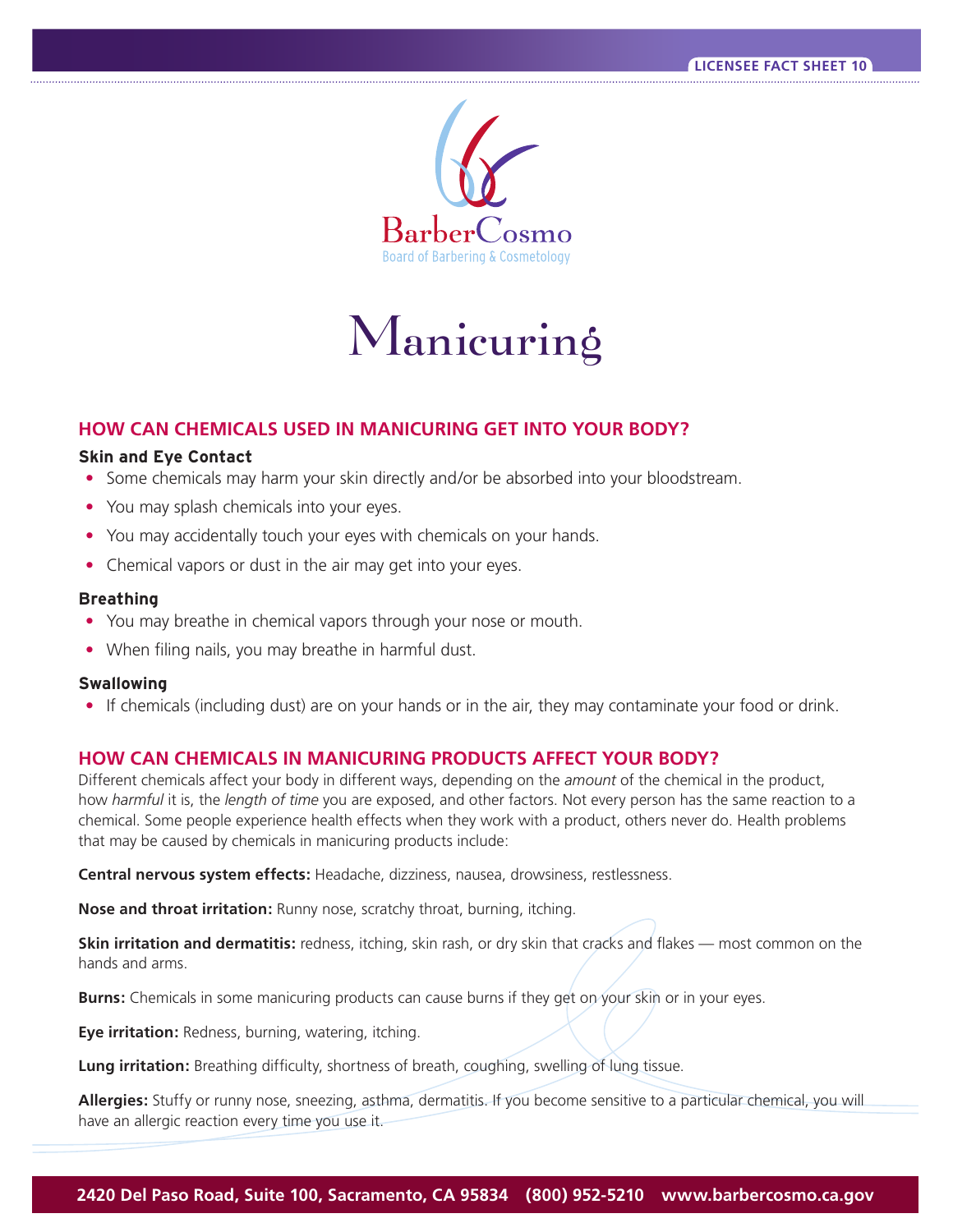

**Cancer:** Studies with laboratory animals and humans have shown that chemicals found in some manicuring products can cause cancer. This is not a common health problem.

 **Reproductive problems:** Studies with laboratory animals have shown that chemicals found in some manicuring products can cause reproductive problems, such as birth defects and infertility. This is not common.

# What harmful chemicals are sometimes found in manicuring products?

# **WARNING! EXPOSURE TO THESE CHEMICALS MAY CAUSE:**

**Acetone:** Eye, nose, and throat irritation. Central nervous system effects. Skin irritation and dermatitis.

**Camphor:** Eye, skin, nose, mouth and throat irritation, nausea, vomiting, diarrhea, headache, dizziness.

#### **Dibutyl phthalate (DBP):**

Nausea and irritated eyes, skin, nose, mouth, and throat. Long-term exposures to high concentrations may cause other serious effects.

#### **Ethyl acetate or butyl**

**acetate:** Eye, nose, and throat irritation. Central nervous system effects. Breathing problems. Skin irritation and dermatitis.

**Ethyl cyanoacrylate:** Eye, mucous membrane, and skin irritation.

**Ethyl methacrylate:** Eye, skin and respiratory tract irritation, and skin sensitization.

#### **Formaldehyde (Formalin):**

Eye, nose, throat, and lung irritation. Watery, burning eyes. Central nervous system effects. Skin irritation and dermatitis. Breathing problems (such as asthma, coughing, and wheezing). Cancer with long-term use.

#### **Glycol ethers (a generic term for a group of chemicals):**

Reproductive problems (birth defects and infertility shown in lab animal tests). Possible other effects depending on the specific chemical.

**Isopropyl acetate:** Sleepiness, and irritated eyes, nose, and throat.

**Lanolin:** Skin irritation and dermatitis.

**Methyl ethyl ketone (MEK):**  Eye, nose, and throat irritation. Central nervous system effects.

**Ortho-phenylphenol (OPP):**  Eye, nose, and throat irritation. Abdominal pain. Coughing and/or shortness of breath.

**Quaternary ammonium compounds (such as benzalkonium chloride):** Eye, nose, and throat irritation. Breathing problems (such as asthma and shortness of breath).

#### **Sodium hydroxide or potassium hydroxide:**

Eye, nose, throat, and lung irritation. Skin and eye burns. Skin irritation and dermatitis. Severe irritation of mouth, throat, and stomach if swallowed.

**Toluene:** Eye, nose, and throat irritation. Central nervous system effects. Skin irritation and dermatitis. Reproductive problems, damage to liver and/ or kidneys.

**Xylene:** Eye, nose, and throat irritation. Central nervous system effects. Skin irritation and dermatitis. Reproductive problems.

Not all manicuring products contain these chemicals, and some may contain harmful chemicals not listed above. Always check the product's Safety Data Sheet (SDS) for more information.